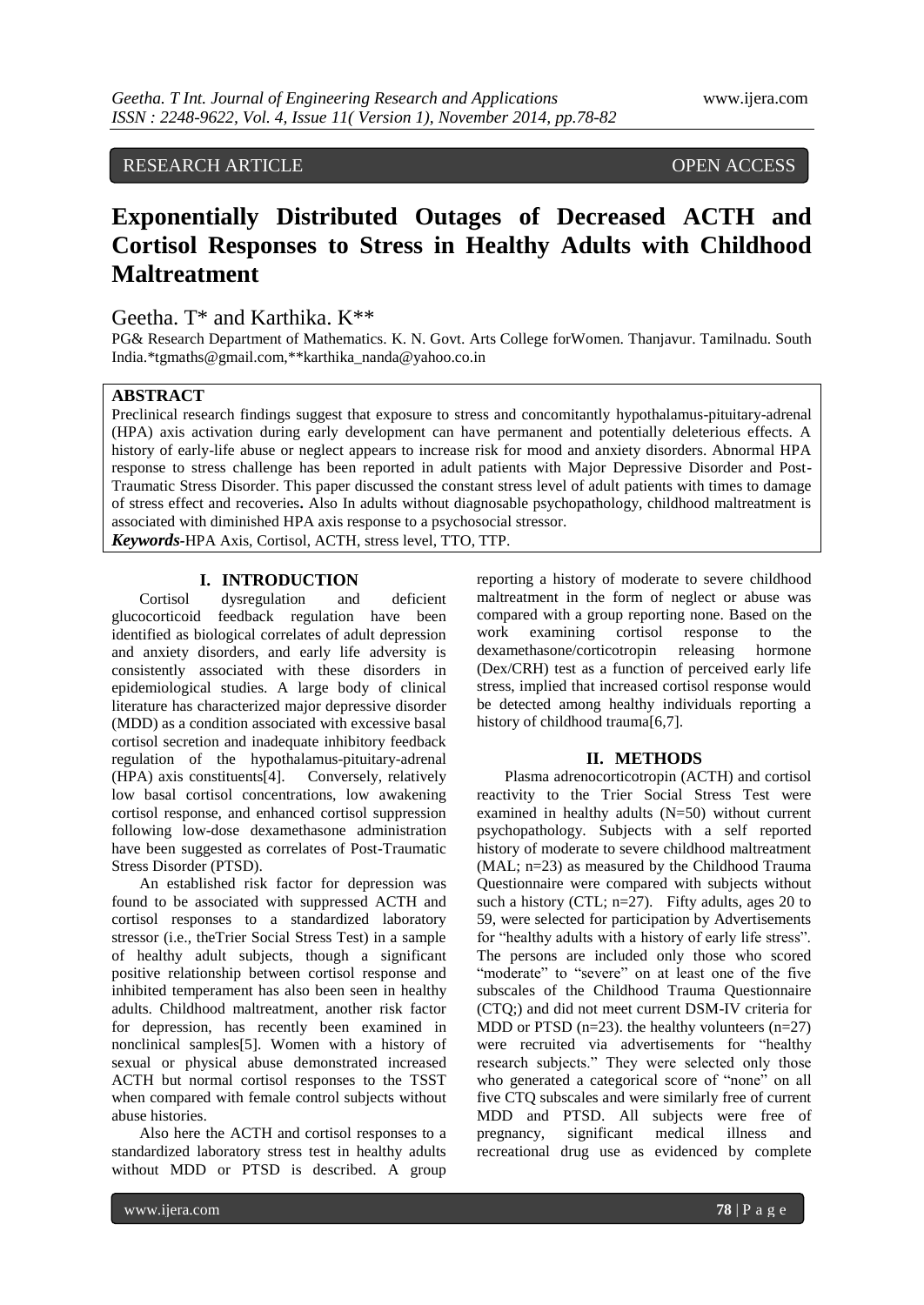physical and neurological examination, standard laboratory tests, and Electrocardiogram.

#### **Notations**

A- Steady-state system availability

λ- Rate of failures (unplanned outages)

µ- Repair rate for unplanned outage

µ2**-**Upgrade rate for planned outage

T-Time to damage of cortisol and ACTH level. TTP-Time to planned outage

## **III. APPLICATION**

A history of early-life abuse or neglect appears to increase risk for mood and anxiety disorders. Abnormal HPA response to stress challenge has been reported in adult patients with Major Depressive Disorder and Post-Traumatic Stress Disorder[1]. Cortisol dysregulation and deficient glucocorticoid feedback regulation have been identified as biological correlates of adult depression and anxiety disorders, and early life adversity is consistently associated with these disorders in epidemiological studies. A large body of clinical literature has

characterized major depressive disorder (MDD) as a condition associated with excessive basal cortisol secretion and inadequate inhibitory feedback regulation of the hypothalamus-pituitary-adrenal (HPA) axis constituents. Conversely, relatively low basal cortisol concentrations, low awakening cortisol response , and enhanced cortisol suppression following low-dose dexamethasone administration have been suggested as correlates of Post-Traumatic Stress Disorder (PTSD). Childhood maltreatment, another risk factor for depression, has recently been examined in nonclinical samples. Women with a history of sexual or physical abuse demonstrated increased ACTH but normal cortisol responses to the TSST when compared with female control subjects without abuse histories. Compared with CTLs, MAL subjects a significant group effect was seen in the cortisol response to the stress challenge, reflecting lower concentrations among MAL subjects and also a significant group  $\times$  time effect characterized the relatively blunted ACTH response of the MAL group. Emotional Neglect and Sexual Abuse strongly predicted maximal cortisol release.



Plasma cortisol response to Trier Social Stress Test in Healthy Adults with (n=23) and without(n=27) a history of childhood maltreatment. A significant main effect of group is present F=5.9[1], p=.02. P-values reported on the graph represent group differences at individual time points.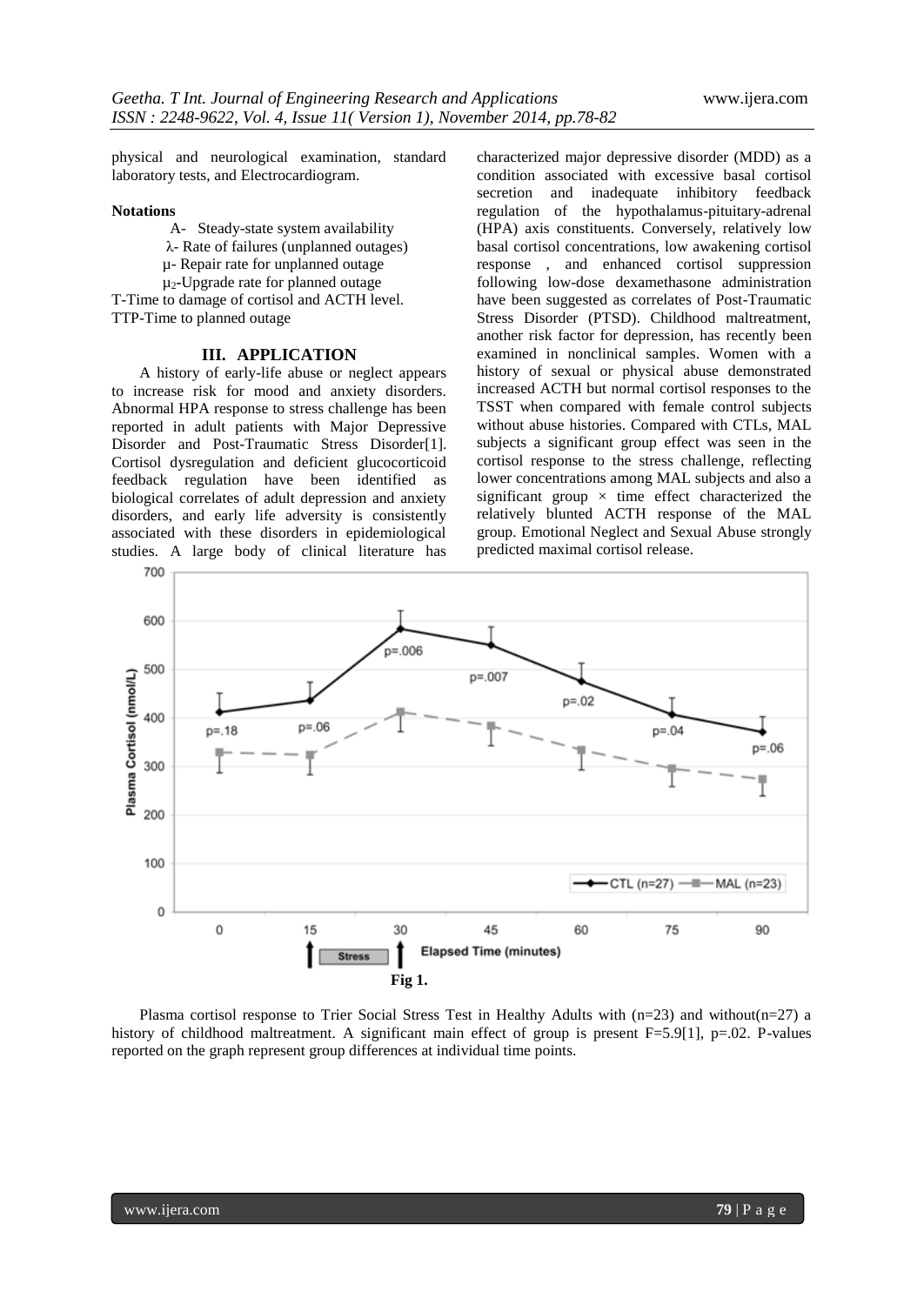

**Fig 2:**

Plasma ACTH Response To Trier Social Stress Test. Repeated Measures Analysis Showed a significant Within-Subjects Interaction Of Abuse  $\times$ Time (F=4.3[1.6], P=.02). Analysis Of individual Time Points Revealed None With Significant Group Difference.

#### **IV. METHODS**

Plasma adrenocorticotropin (ACTH) and cortisol reactivity to the Trier Social Stress Test were examined in healthy adults (N=50) without current psychopathology. Subjects with a self reported history of moderate to severe childhood maltreatment (MAL; n=23) as measured by the Childhood Trauma Questionnaire were compared with subjects without such a history (CTL;  $n=27$ ). Fifty adults, ages 20 to 59, were selected for participation by Advertisements for "healthy adults with a history of early life stress". The persons are included only those who scored "moderate" to "severe" on at least one of the five subscales of the Childhood Trauma Questionnaire (CTQ;) and did not meet current DSM-IV criteria for MDD or PTSD  $(n=23)$ . the healthy volunteers  $(n=27)$ were recruited via advertisements for "healthy research subjects." They were selected only those who generated a categorical score of"none" on all five CTQ subscales and were similarly free of current MDD and PTSD. All subjects were free of pregnancy, significant medical illness and

recreational drug use as evidenced by complete physical and neurological examination, standard laboratory tests, and electrocardiogram.

#### **Mathematical model**

The steady-state availability of the system in this section can be obtained from the general formula[2,3].

$$
A = \left[1 + \frac{\lambda}{\mu} + \frac{\lambda}{\mu_2} \cdot \frac{\alpha(\lambda)}{1 - \alpha(\lambda)}\right]^{-1}
$$

$$
= \left[1 + \frac{\lambda}{\mu} + \theta(\lambda) \cdot \frac{\lambda}{\mu_2}\right]^{-1}
$$

$$
\alpha(\lambda) \equiv \int_0^\infty \exp(-\lambda \cdot x) \, dF(x)
$$

 $\theta(\lambda) \equiv \frac{\alpha(\lambda)}{1-\alpha(\lambda)}$ 

Now, the Availability formula for the distribution of TTP is exponentially distributed.

Let  $TTP = T$ , Also,let  $F(x)=1-exp(-x/T), T>0, x>0$  $T=MTTP,\lambda_2=1/T;$ Now,  $A_E(T) = [1 + \frac{\lambda}{\mu} + \frac{1}{\mu_2}]$  $\frac{1}{\mu_{2,T}}$ ]<sup>-1</sup>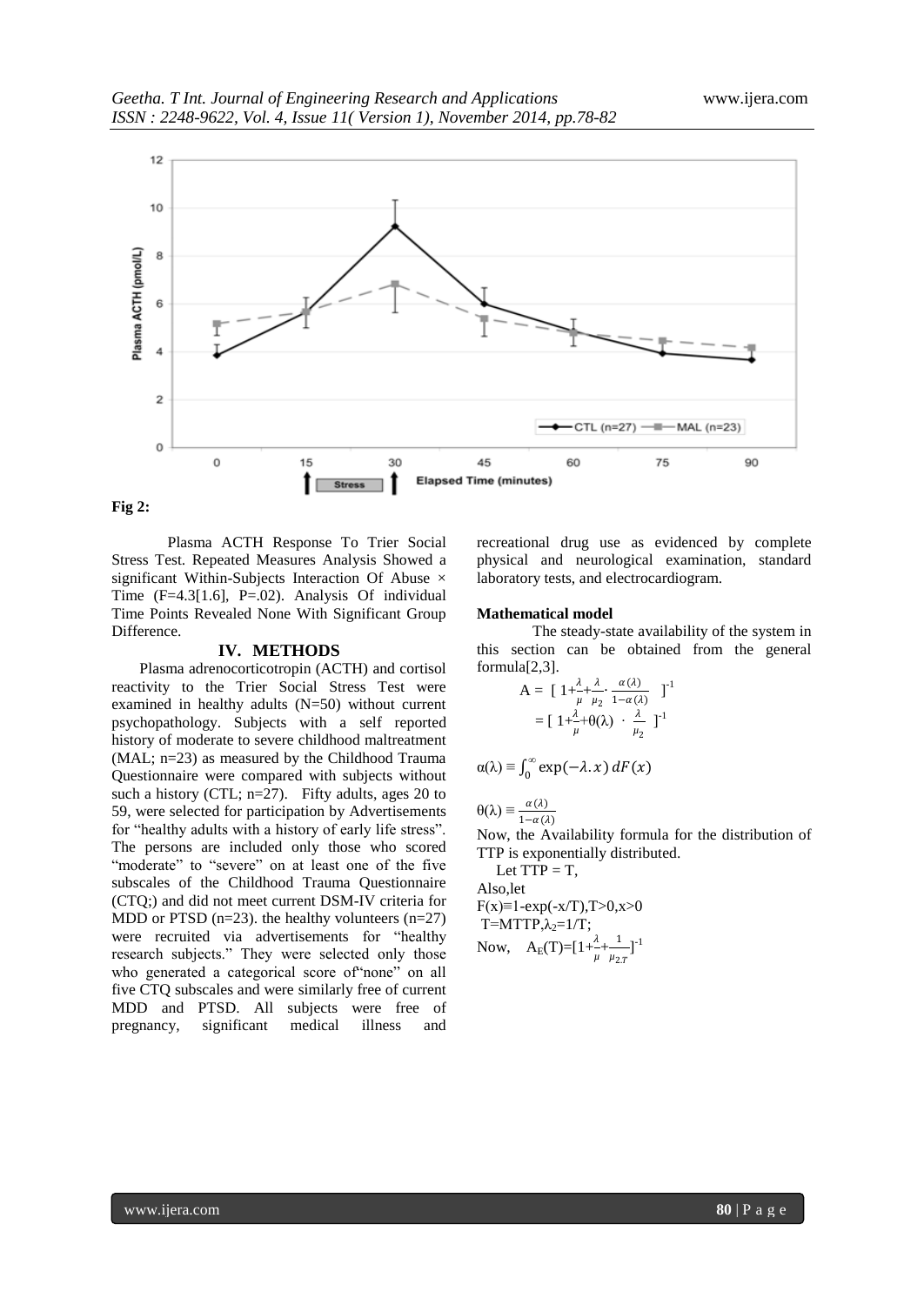| <b>TABLE: 1</b> |            |       |         |      |            |            |       |         |      |            |
|-----------------|------------|-------|---------|------|------------|------------|-------|---------|------|------------|
|                 | <b>CTL</b> |       |         |      |            | <b>MAL</b> |       |         |      |            |
|                 |            | μ     | $\mu_2$ | т    | $^{A}D(T)$ | □          | μ     | $\mu_2$ | -1   | $^{A}D(T)$ |
| <b>CORTISOL</b> | 0.241      | 4.421 | 6.525   | 0.8  | 0.8025     | 0.340      | 3.139 | 7.049   | 0.8  | 0.7778     |
|                 |            |       |         | 2.5  | 0.8962     |            |       |         | 2.5  | 0.8583     |
|                 |            |       |         | 4.1  | 0.9158     |            |       |         | 4.1  | 0.8750     |
|                 |            |       |         | 5.7  | 0.9247     |            |       |         | 5.7  | 0.8825     |
|                 |            |       |         | 7.4  | 0.9300     |            |       |         | 7.4  | 0.8869     |
|                 |            |       |         | 9    | 0.9332     |            |       |         | 9    | 0.8896     |
|                 |            |       |         | 10.7 | 0.9356     |            |       |         | 10.7 | 0.8916     |
| <b>ACTH</b>     | 0.350      | 3.208 | 2.944   | 0.9  | 0.6727     | 0.357      | 2.997 | 6.542   | 0.9  | 0.7744     |
|                 |            |       |         | 2.6  | 0.8066     |            |       |         | 2.6  | 0.8490     |
|                 |            |       |         | 4.4  | 0.8429     |            |       |         | 4.4  | 0.8667     |
|                 |            |       |         | 6    | 0.8578     |            |       |         | 6    | 0.8737     |
|                 |            |       |         | 7.8  | 0.8676     |            |       |         | 7.8  | 0.8782     |
|                 |            |       |         | 9.5  | 0.8735     |            |       |         | 9.5  | 0.8809     |
|                 |            |       |         | 11.3 | 0.8778     |            |       |         | 11.3 | 0.8829     |